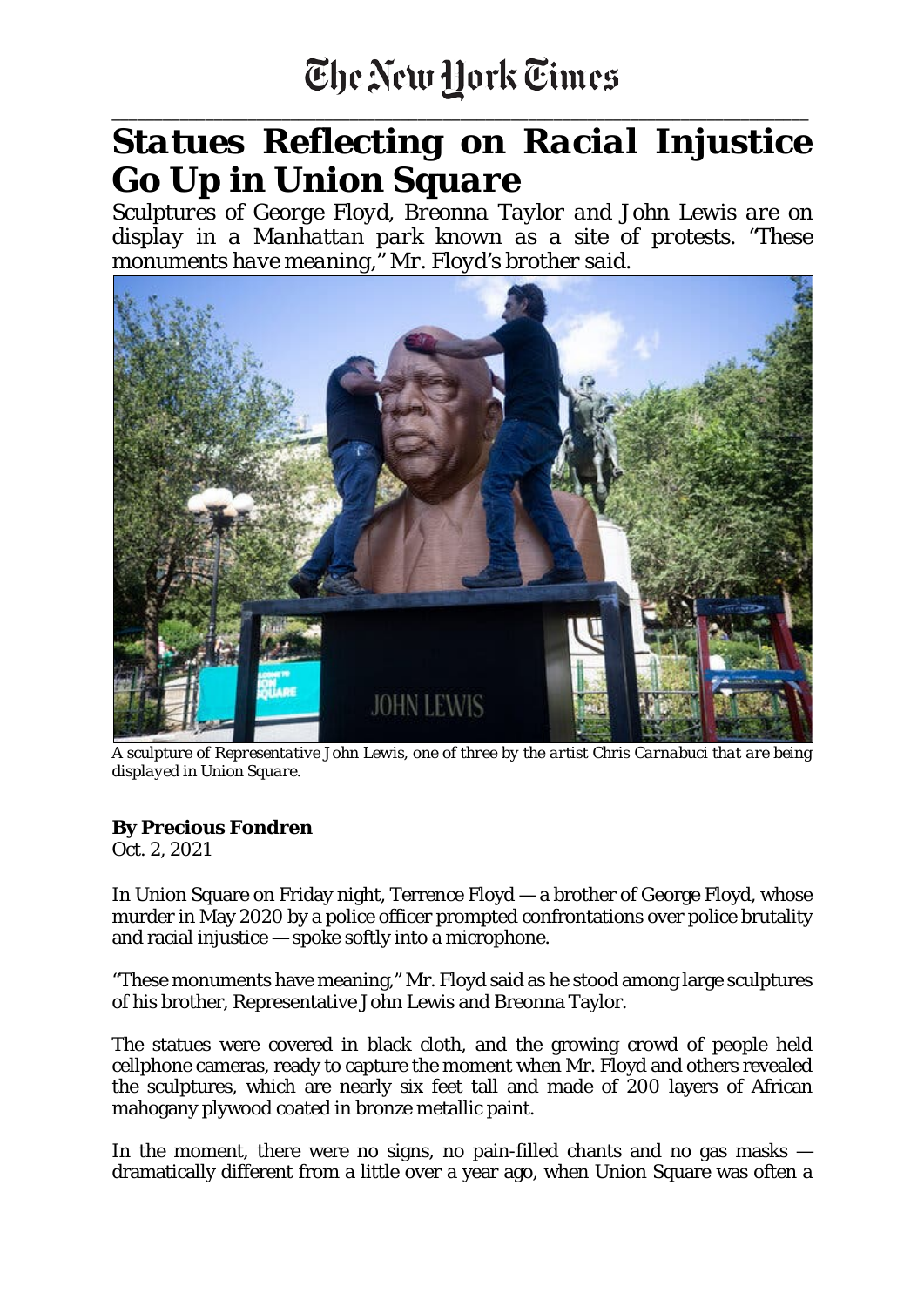central location where nights of protest started or ended. Sometimes dozens of people were arrested. With the sculptures, a site of unrest became a place to reflect.

Chris Carnabuci, 57, the artist who made the sculptures, said that was precisely why he had chosen Union Square to house the installation that he calls "#SeeInjustice," which will be on display until Oct. 30.

"It has this storied history of  $-$  we'll call it protesting or social gatherings," Mr. Carnabuci said in an interview. "There was a George Floyd protest at Union Square. Back in the late 1800s, there were protests that went on there. It's gone on for over 100 years."

A day before the official presentation, the three sculptures were already catching the attention of passers-by on Thursday afternoon.

Crowds of people shuffled around the sculptures, searching for the perfect angle to take pictures. Strangers talked to each other about the way in which each person was depicted.

Matias Mayol, 49, a tourist visiting from Argentina, said that the artwork had given him goose bumps and that he had had to stop to admire it.

Though he was familiar with Mr. Floyd through the news media in Argentina, he said he had never heard of Ms. Taylor, a Black medical worker who was shot during a botched police raid on her apartment, and was stunned to learn about her story.

He was also unfamiliar with Mr. Lewis, a stalwart civil rights activist who was beaten by police officers and sustained a skull fracture during the 1965 "Bloody Sunday" protests as he and hundreds of others tried to march from Selma, Ala., to Montgomery. He died of pancreatic cancer in July 2020.

Mr. Mayol said there was something ethereal about the statues. "I stopped because I like the color, and they look like angels," he said. "They are up in the sky and looking at us to see changes."

So Hess, 22, of Los Angeles said she felt the message would have had more impact if it highlighted all the people harmed by the police, though she understood why the artist had chosen Mr. Floyd and Ms. Taylor.

"It would be better if, like, every single person who died from police violence last year got their own stand and the whole park would be covered," she said. "But right now it seems like there's only two people that mattered."

The killing last year of Mr. Floyd, 46, by Derek Chauvin, a white Minneapolis police officer who was subsequently fired and convicted of murder, inspired Mr. Carnabuci.

Already feeling emotionally drained from the pandemic lockdown, Mr. Carnabuci said he had felt "helpless" while watching the protests unfold. His wife encouraged him to put his sorrow into his art, and he said he had wanted to capture the moment in a meaningful way.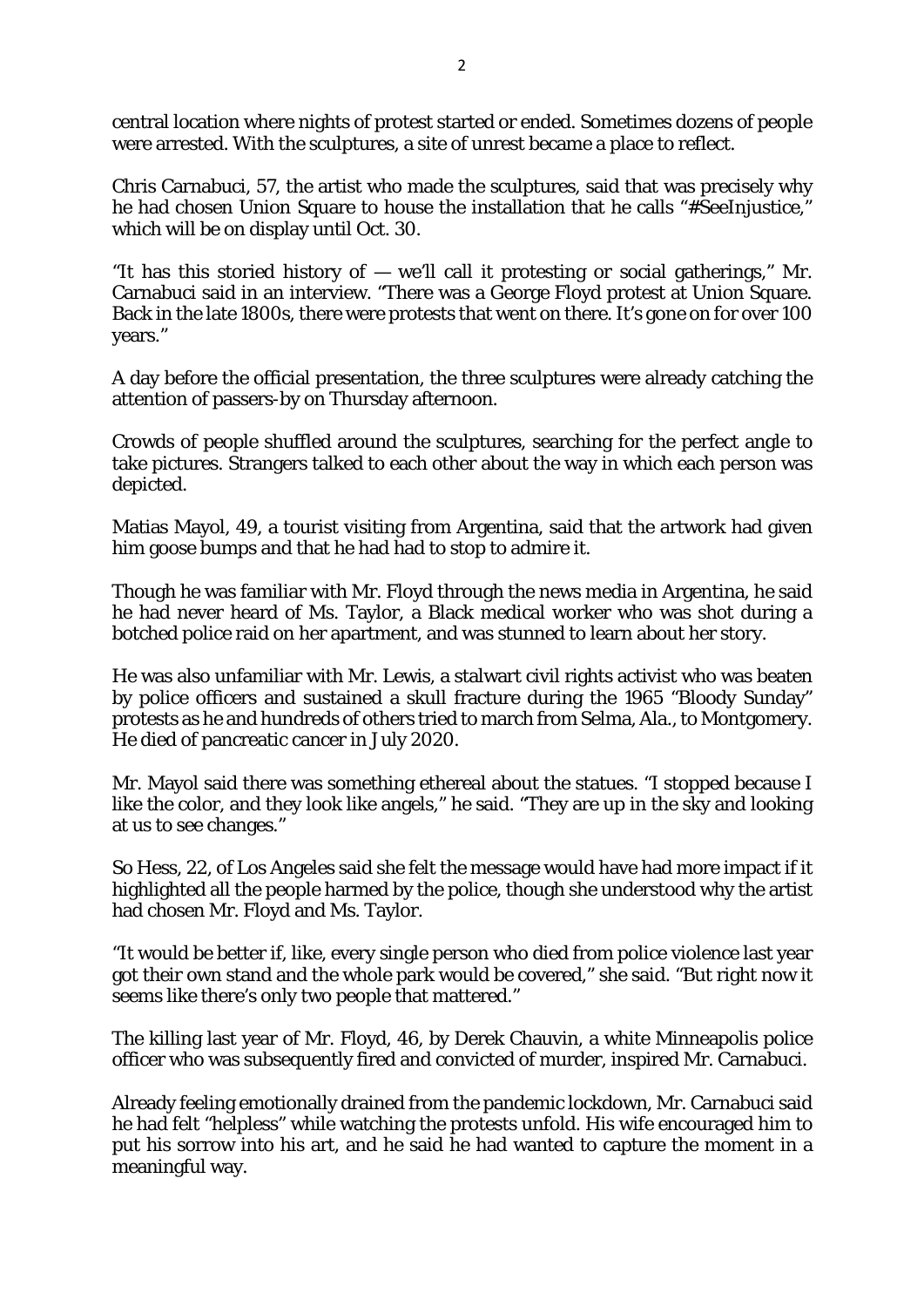"We actually started thinking about making an exhibition and bringing the pieces around to sort of keep the awareness up," he said. "And even raise some money for foundations that are geared toward those in need."

Mr. Carnabuci worked with Andrew Cohen and Lindsay Eshelman, founders of Confront Art, an organization that aims to connect artists with social justice causes to create public art.

But first, Mr. Carnabuci wanted the blessing of the Floyd family. Terrence Floyd approved. "He never wavered in his support and his love for the project," Mr. Carnabuci said. "And it also gave us something to work for, which is essentially building the program that would benefit his foundation."

Mr. Floyd said the meaning behind Confront Art's name was a major reason he felt comfortable in working with the group on the installation.

"It's literally art that's confrontational," he said Friday night. "This can't be avoided. This shouldn't be avoided. It has to be known."

Quick response codes will soon be displayed on each sculpture's base, Mr. Carnabuci said, so people can donate to charities benefiting efforts in the names of the subjects of the statues: We Are Floyd, the Breonna Taylor Foundation and the John and Lillian Miles Lewis Foundation.



*Mr. Carnabuci's sculptures are about six feet high and coated in bronze paint.*

For some passers-by, the statues stirred anger and frustration.